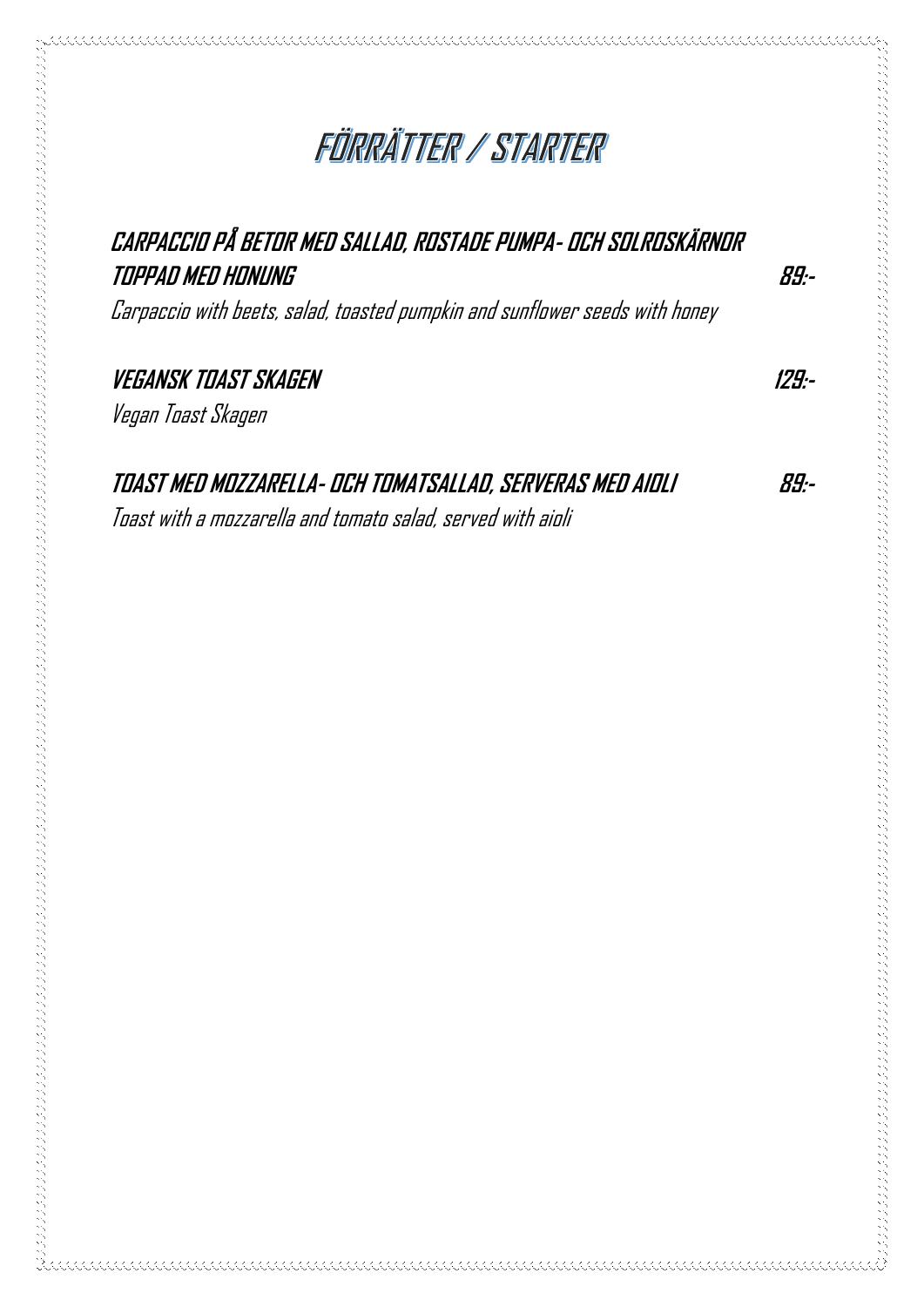## HUVUURÄTTER / MAIN DISH

**CAESARSALLAD MED KYCKLING, BACON, KRUTONGER OCH PARMESANOST 168:-**

Caesar salad with chicken, bacon, croutons, and parmesan cheese

#### **STEKT SVENSK STRÖMMINGSFLUNDRA MED POTATISMOS, SKIRAT SMÖR OCH LINGON 158:-**

Fried herring served with mashed potatoes, melted butter and lingonberries

#### **PARMESANPANERAD FLÄSKSCHNITZEL SERVERAS MED CITRONSMÖR, BEARNAISESÅS OCH POTATISMOS MED BACONBITAR 189:-**

Parmesan crusted pork schnitzel served with lemon butter, bearnaise sauce and mashed potatoes with bacon

#### **200G HAMBURGARE AV SVART ANGUS KO SERVERAS MED OST, LÄNGDSKUREN SALTGURKA, TOMAT, RÖDLÖK, SALLAD, BEARNAISESÅS ELLER AIOLI OCH POMMES FRITES 179:-**

200g hamburger of the Black Angus Cow served with cheese, cross-cut pickled cucumber, tomato, red onion, lettuce, bearnaise sauce or aioli and French fries

#### **200G HAMBURGARE AV SVART ANGUS KO TEXAS BBQ MED SMÄLT CHEDDAROST, STEKT GUL OCH RÖD LÖK, PAPRIKA OCH POMMES FRITES 179:-**

200g hamburger of the Black Angus Cow Texas bbq served with melted cheddar cheese, fried yellow and red onions, bell pepper and French fries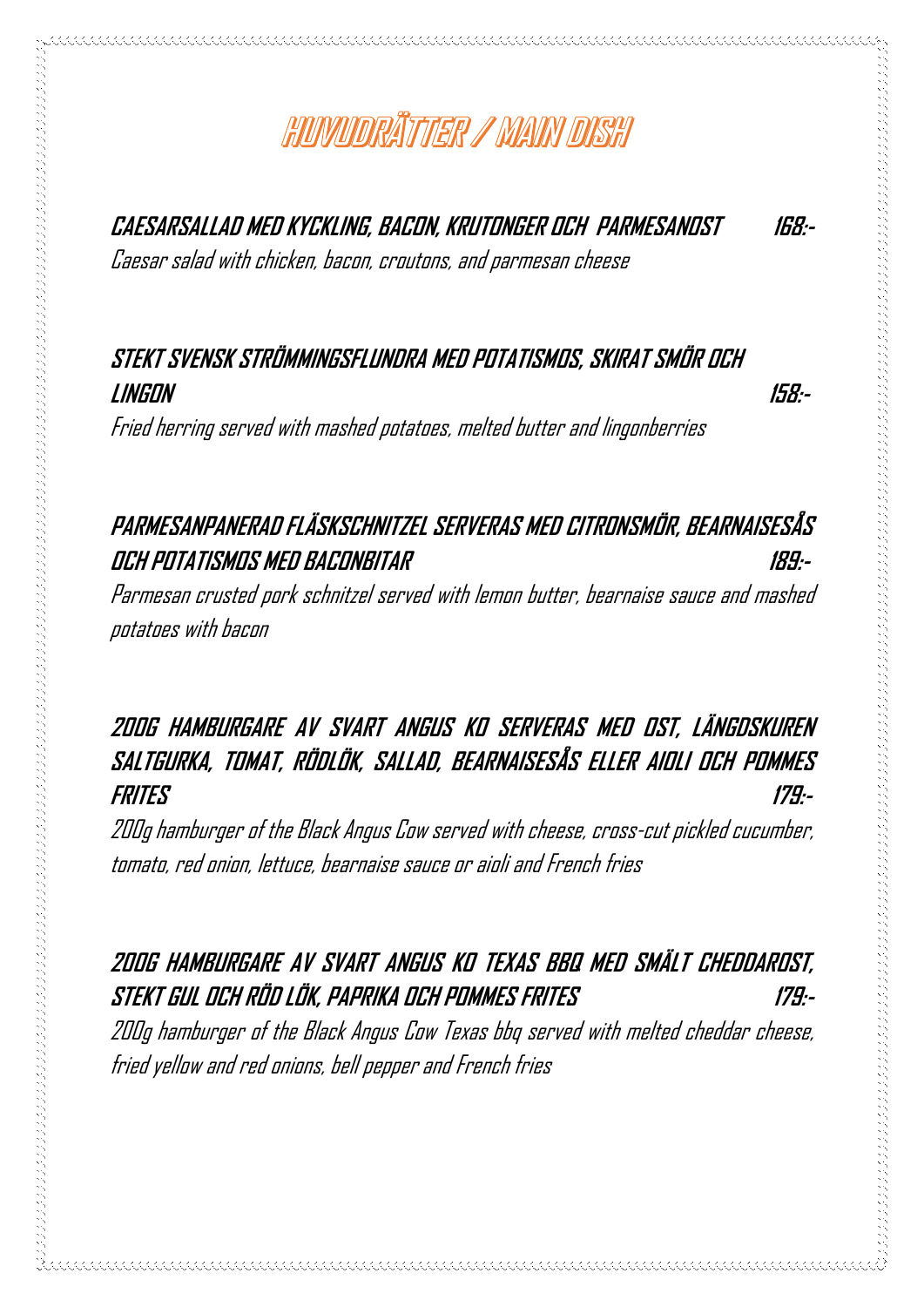# HUVUURÄTTER / MAIN DISH

**PASTA MED KYCKLING, CURRY, KOKOSGRÄDDE, GRÖNSAKER OCH SVAMP 168:-**

Pasta with chicken, curry, coconut cream, vegetables and mushrooms

#### **PASTA MED BIFF OCH PEPPARSÅS 168:-**

Pasta with sirloin steak and pepper sauce

### **POCHERAD TORSKYGG MED ROSTADE ROT- OCH GRÖNSAKER SERVERAS MED VITVINSSÅS 298:-**

Poached cod served with roasted root vegetables and white wine sauce

### **STEKT RYGGBIFF MED KROSSAD POTATIS SMAKSATT MED VITLÖK OCH ROSÉPEPPAR SERVERAS MED BEARNAISESÅS OCH STEKTA GRÖNSAKER 298:-**

Fried sirloin steak served with smashed potatoes flavored with garlic and rose pepper served with bearnaise sauce and fried vegetables

### **VEGETARISK GRÄDDSTUVAD ROTPYTT MED FRÄSTA GRÖNSAKER 168:-**

Vegetarian cream stewed root hash with fried vegetables

**VEGANSK GRÄDDSTUVAD ROTPYTT MED FRÄSTA GRÖNSAKER 168:-**

Vegan cream stewed root hash with fried vegetables

### **VEGANSK K\*CKLINGCURRY MED KOKOSGRÄDDE, GRÖNSAKER, OCH SVAMP SERVERAS MED BÖNPASTA 168:-**

Vegan ch\*cken stew with curry, coconut cream, vegetables and mushrooms served with bean pasta